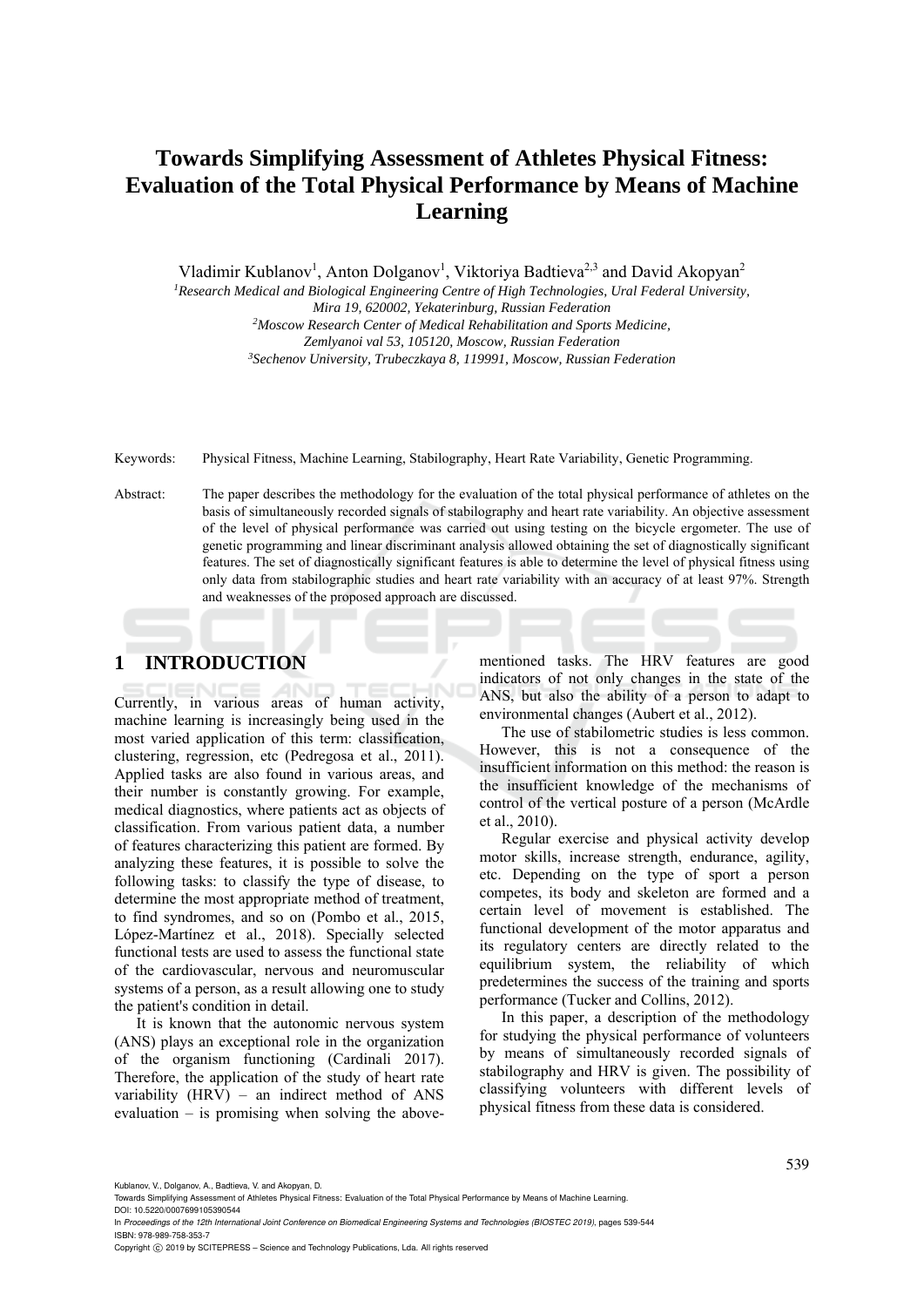## **2 MATERIALS AND METHODS**

## **2.1 Testing on a Bicycle Ergometer with Maximum, Stepwise Increasing Load and Gas Analysis**

To determine physical performance, direct methods were used, which are usually applied in the examination of highly trained people, and based on direct determination of the amount of work that the subject can perform under various loads (Noreen et al., 2010). With all these loads, the subject reaches the maximum level of oxygen consumption. The obtained indicators are objective criteria for physical fitness of a person in those activities, the results of which are closely related to aerobic performance (cyclic endurance sports, etc.).

In this study used the maximum load test with gas analysis (ergospirometry) and registration of the electrical activity of the heart in real time (including the first 5 minutes of recovery).

The test in the "step load increase" test was carried out using an Oxycon ergospiometric installation from Jaeger (Germany). Before testing, gas analyzers were calibrated using a gas mixture with standard O2 and CO2 concentrations, and volumetric calibration of the instrument used was carried out. The load was carried out on the Monark Ergomedik 839E bicycle.

The main parameter used to determine the level of overall physical performance was - Wmax Wt/kg - the maximum power of the performed load, in terms of a kilogram of body weight.

Conversion of power to the level of total physical performance was determined in accordance with Table 1

| Wmax, Wt/kg | Male          | <b>Female</b> |
|-------------|---------------|---------------|
| $1,0-1,5$   |               | Low           |
| $1,5-2,0$   | Low           | Below average |
| $2,0-2,5$   | Below average | Average       |
| $2,5 - 3,0$ | Average       | Above average |
| $3,0-3,5$   | Above average | High          |
| $3,5-4,0$   | High          |               |

Table 1: Total physical performance.

## **2.2 Athletes Data Description**

The study was conducted in Moscow Research Center of Medical Rehabilitation and Sports Medicine.

The study involved 38 athletes involved in various sports, including team sports, wrestling, and athletics. Of these, 28 athletes were male, 10 -

female. Of the 38 athletes, 3 had the title of master of sports (equates to international champion), 10 were candidates for the master of sport (equates to nationally ranked player), 6 people had the 1st junior category (equates to regional champion), and 1 person had 2nd junior category (equates to state champion). The average age was 20.34±3.52 years.

According to the results of testing on a bicycle ergometer, the initial sample of athletes was divided as follows:

- 11 with a high level of total physical performance;
- 13 with a total level of physical performance above average;
- 11 with an average total level of physical performance;
- 3 with a total level of physical performance below average.

## **2.3 Stabilometric Studies**

In addition to the ergometer application in the study the stabilometric studies were applied, which were effective in classification of physical training in earlier pilot studies (Dolganov et al., 2017). A stabilizer analyzer computerized platform with biological feedback "Stabilan-01-2" (Taganrog) was used.

The sequence diagram of the research includes three stages, in each of which the subject stood on the platform of a stabilo-analyzer:

- functional rest (Stage 1);
- research using the "Target" load test implemented by hardware and software of the Stabilan-01-2 stabilo-analyzer (Stage 2);
- aftereffect (Stage 3).

The time of each stage was 5 minutes. After carrying out the three stages of the study, the stabilography signals and the HRV signal were saved and exported in text format.

Athletes underwent stabilometric studies in one day with testing on a bicycle ergometer, no later than half hour after the testing.

## **2.4 Biomedical Signals**

#### **2.4.1 Stabilometric Features**

Common stabilometric studies involve two signals in the frontal (*X*) and sagittal (*Y*) planes, which tracks position for the subject center of mass (CM). In addition, stabilographic data in the polar coordinate system were considered. The amplitude *R*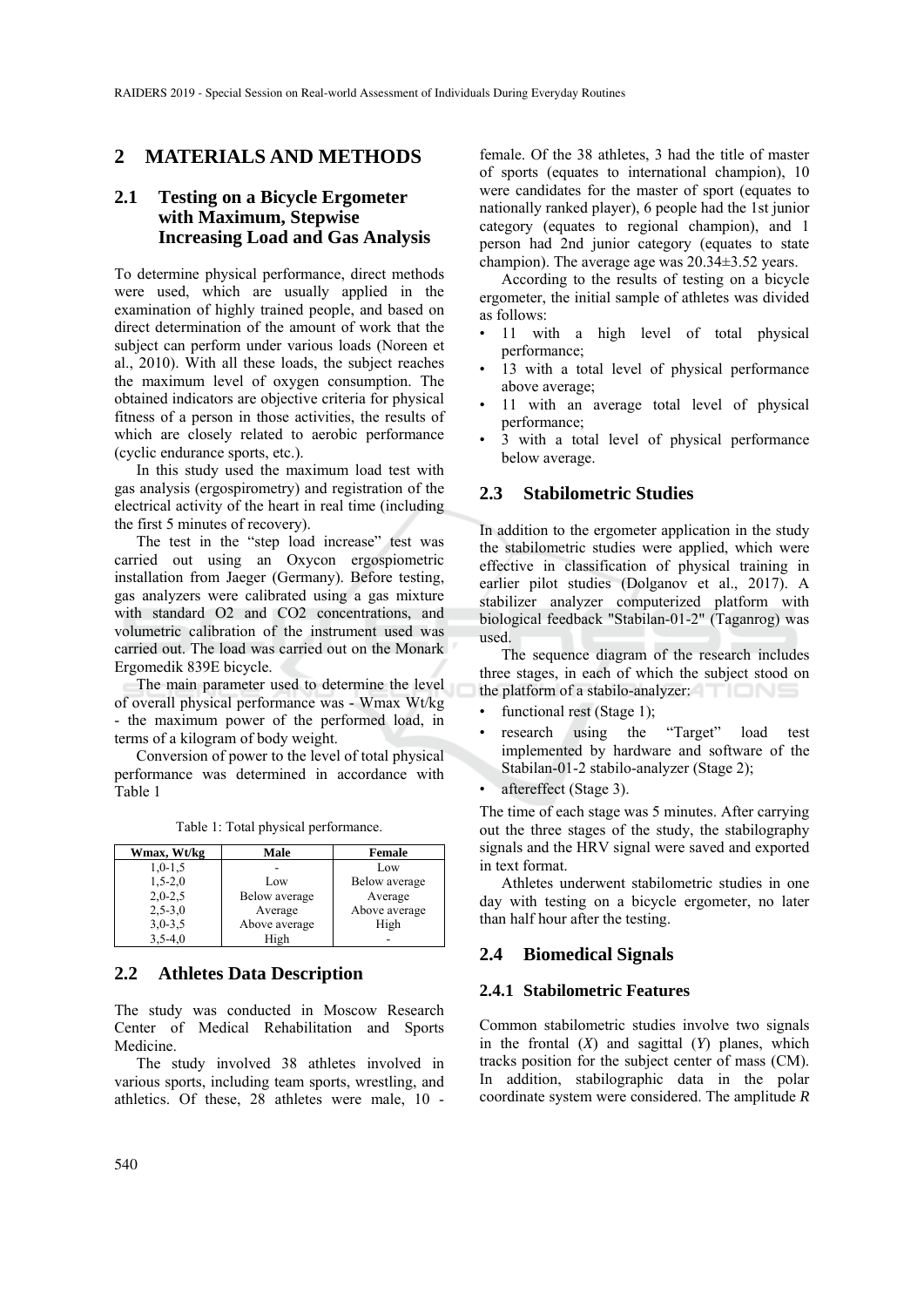Towards Simplifying Assessment of Athletes Physical Fitness: Evaluation of the Total Physical Performance by Means of Machine Learning

of the stabilographic signal in this case was calculated as:

$$
R=\sqrt{X^2+Y^2},
$$

where  $X$  is the value of the position of the CM on the frontal and *Y* is on the sagittal, planes.

The evaluation of *X, Y* and *R* signals was performed using statistical, spectral (Fourier and wavelet), as well as non-linear features. Overall, for each signal 38 features were evaluated. In addition, *X* and *Y* data was used for evaluation of 15 joint features – to be referred as *XY* data (Dolganov *et al.* 2017).

### **2.4.2 Heart Rate Variability Features**

That list of 64 HRV features in this study, was used previously in prediction of the arterial hypertension (Kublanov et al., 2017). It included time-domain and frequency-domain features established by the European Society of Cardiology (Malik, 1996, Tarvainen et al., 2014), list of significant non-linear features (Sivanantham and Devi, 2014) as well as inhouse wavelet transform features (Egorova et al., 2014).

## **2.5 Machine Learning**

At this stage, it was decided to solve the problem of multi-class classification. The total level of physical performance was used as class labels. For even distribution between the classes, groups of athletes with "average" and "below average" were combined. As a method of machine learning, linear discriminant analysis was used, which is robust in calculation and relatively simple in interpretation (Cacoullos, 2014).

The formation of diagnostically significant features sets occurred in accordance with the previously proposed genetic algorithm (Kublanov et al., 2017), which proved itself in creating the decision support system for a physician in the diagnosis of arterial hypertension (Dolganov and Kublanov, 2018).

The main points to determine when applying genetic algorithms are the encoding, the initial population, the selection criterion and the evolution strategy.

In the evaluations, we encode features set by a binary encoding. Each of features set "chromosome" consists of  $579$  genes  $(3*38+15+64$  features in 3 different stages). In particular, "1" in the chromosome means that the specific feature is

"included" in the set, "0" means that the specific feature is not included in the set.

As the initial population, it was decided to choose 100 randomly created sets of three features. The selection criterion is the accuracy of the classification obtained using the leave-one-out crossvalidation (Zhang and Yang, 2015).

As a rule, the strategy of evolution is determined by the ratio of the three main genetic operations copying, crossing-over and mutation. In this case, 10 best representatives of population are directly copied to the next generation; 30 are created by randomly crossing chromosomes of best representatives. Finally, the 60 representatives in the next generation are created through mutation – each of 10 best representatives goes through six independent mutation iterations. In this case each gene in the chromosome can be flipped with a 5% chance.

Previous experience of applying the genetic algorithms has shown that an optimal number of generations is 20 for a classification tasks. For a greater accounting of different probabilities, the Genetic algorithm was applied 50 times total.

# **3 RESULTS**

The Figure 1 shows the color map of the genetic algorithms application results for all 50 evolutions.

|  |                               |  |  |  | 89 82 79 82 89 82 84 84 92 76 |
|--|-------------------------------|--|--|--|-------------------------------|
|  |                               |  |  |  | 95 89 71 97 76 92 76 76 84 84 |
|  |                               |  |  |  | 82 89 71 87 79 79 79 89 84 84 |
|  |                               |  |  |  | 87 87 74 92 92 76 76 71 79 87 |
|  | 82 76 84 79 82 82 76 74 76 71 |  |  |  |                               |

Figure 1: Total classification accuracy, %.

Data in figure 1 shows that in 21 cases the genetic algorithms failed to achieve good results – total classification accuracy was less than 80%. In 6 cases the classification accuracy was over 90%. Finally, there was a single evolution which resulted in best (97%) total classification accuracy scores.

The set of diagnostically significant features, which achieved highest classification score, is presented in table 2. The set is composed of features from all three stages and all signals.

In table 2, *F*1, *F*2, *F*3 correspond to the spectral components of the stabilometric signals.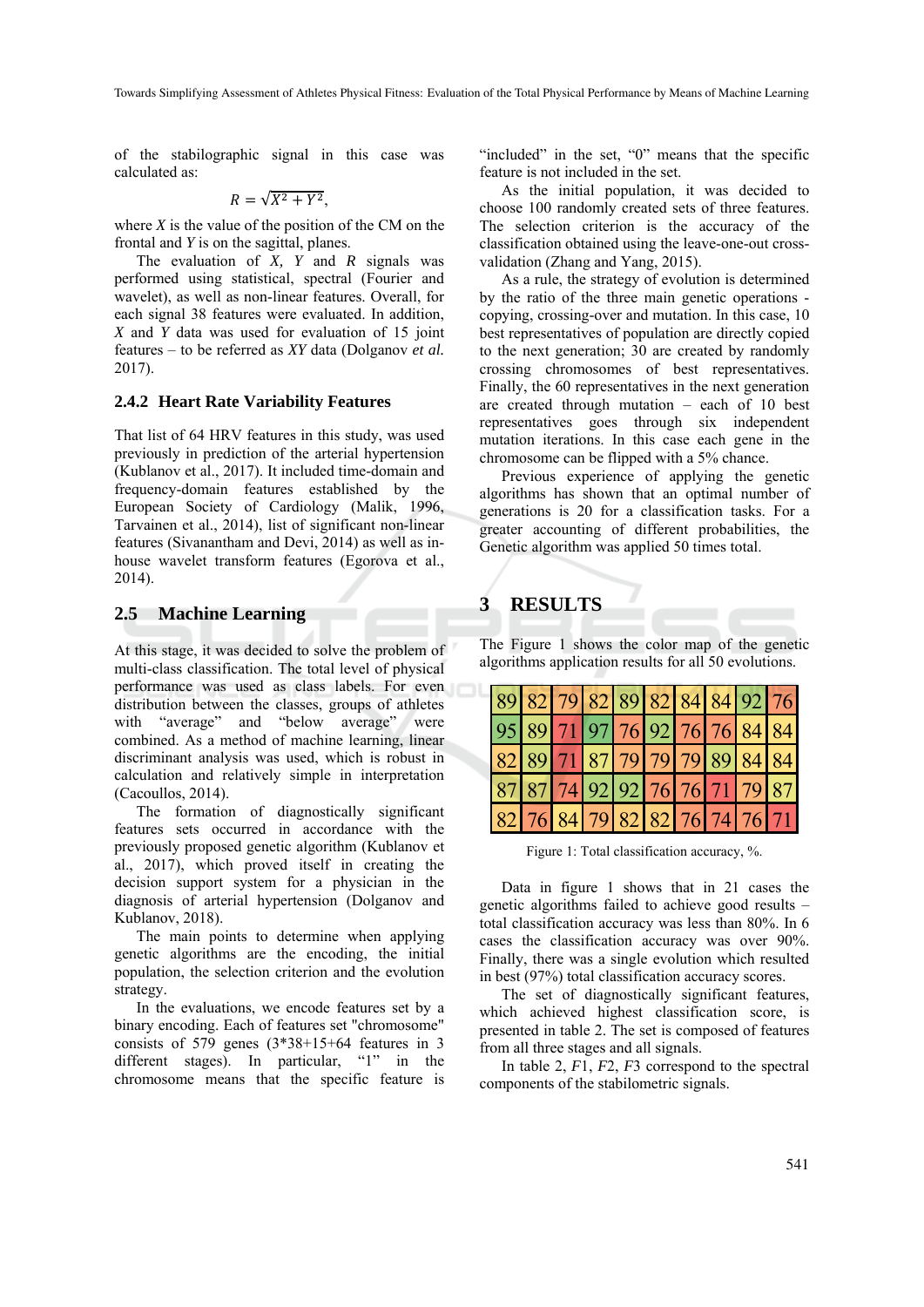| Stage                   | Signal                | Feature         |  |
|-------------------------|-----------------------|-----------------|--|
| 1                       | Y                     | F3n             |  |
| $\mathbf{1}$            | Y                     | f(F2max)        |  |
| $\mathbf{1}$            | $\overline{\text{R}}$ | M               |  |
| $\mathbf{1}$            | $\mathbb{R}$          | En              |  |
| $\mathbf{1}$            | XY                    | L               |  |
| $\mathbf{1}$            | <b>HRV</b>            | <b>SDHF</b>     |  |
| $\mathbf{1}$            | <b>HRV</b>            | SD1/SD2         |  |
| $\overline{\mathbf{c}}$ | Y                     | EnF3            |  |
| $\overline{c}$          | $\mathbb{R}$          | F3max           |  |
| $\overline{c}$          | XY                    | alpha           |  |
| 3                       | $\mathbf X$           | M               |  |
| 3                       | Y                     | f(F3max)        |  |
| 3                       | Y                     | F3n             |  |
| 3                       | $\overline{\text{R}}$ | CV              |  |
| 3                       | $\mathbb{R}$          | f(F1max)        |  |
| 3                       | $\mathbb{R}$          | f(F3max)        |  |
| 3                       | XY                    | $\alpha$        |  |
| 3                       | <b>HRV</b>            | AM <sub>0</sub> |  |
| 3                       | <b>HRV</b>            | <b>IAS</b>      |  |

Table 2: Diagnostically significant features set.

*F*1 - spectral power of stabilogram in the first zone. The first zone is the zone of high-frequency fluctuations (6 - 2) Hz and characterizes the oscillations of the subject's CM, associated with physiological processes, tremor, etc;

*F*2 is the spectral power of the stabilogram in the second zone. The second zone is the zone of lowfrequency fluctuations, (2 - 0.2) Hz, and characterizes the oscillations of the subject's CM associated with the regulation of posture;

*F*3 - stabilogram spectral power in the third zone. The third zone is a zone of fluctuations of a very low frequency, (0.2 - 0.003) Hz, and characterizes fluctuations of the subject's CM associated with slow, often uncontrolled, postural control processes.

*F*3*n*, refers to the ratio, between spectral power in *F*3 zone to the total spectral power of all three zones. *F*X*max* is a maximal value of the spectrum in the zone X, while *f*(*F*X*max*) is the corresponding frequency.

*M* , is the mean value of the time-series. *CV* is a Coefficient of Variation, which is defined as a ratio between standard deviation and mean value.

*En* is a Shannon entropy of the corresponding time-series (Shannon et al. 1993). *EnF*3 is a Shannon entropy, evaluated for a wavelet-based time-series in the *F*3 spectral zone.

 $L$  – is the total length of the stabilogramm, defined by the formula

$$
L = \sum_{i=1}^{N-1} \sqrt{(X_{i+1} - X_i)^2 + (Y_{i+1} - Y_i)^2},
$$

where N, is the number of points in the stabilometric signals.

α– is an average direction of the oscillations in the stabilogramm:

$$
\alpha = 3
$$
\n
$$
\begin{cases}\n90^\circ - \frac{1}{2} \tan^{-1} 2 \frac{\text{Cov}(X, Y)}{\text{D}(X) - \text{D}(Y)}, & D(X) > \text{D}(Y) \\
90^\circ + \frac{1}{2} \tan^{-1} 2 \frac{\text{Cov}(X, Y)}{\text{D}(X) - \text{D}(Y)}, & D(X) > \text{D}(Y)\n\end{cases}
$$

where  $Cov(X, Y)$  – is a covariation of the X and Y;  $D(.)$  – is a dispersion of the corresponding component.

The HRV features in table 2 are presented by:

- SDHF, is a Standard Deviation, evaluated for a wavelet-based time-series in the High Frequency range (from 0.4 to 0.15 Hz);
- SD1/SD2 is a ratio taken from the Poincare plot;
- AM0, is the Mode Amplitude, number of occurrences for a most frequent value in a timeseries.
- IAS, is an index defined by the ratio of Low Frequency (from 0.15 to 0.04 Hz) and Very Low Frequency (from 0.04 to 0.003 Hz) HRV spectral components.

## **4 DISCUSSIONS AND CONCLUSIONS**

In this paper, a description of the methodology for the evaluation of the total physical performance of athletes on the basis of simultaneously recorded signals of stabilography and HRV has been presented. The possibility of classifying athletes with different levels of physical fitness from these data was considered. An objective assessment of the level of physical performance was carried out using testing on the bicycle ergometer.

The use of genetic programming and linear discriminant analysis allowed to obtain the single set of diagnostically significant features, which in trun allowed to determine the level of physical fitness using only data from stabilographic studies and heart rate variability with an accuracy of at least 97%.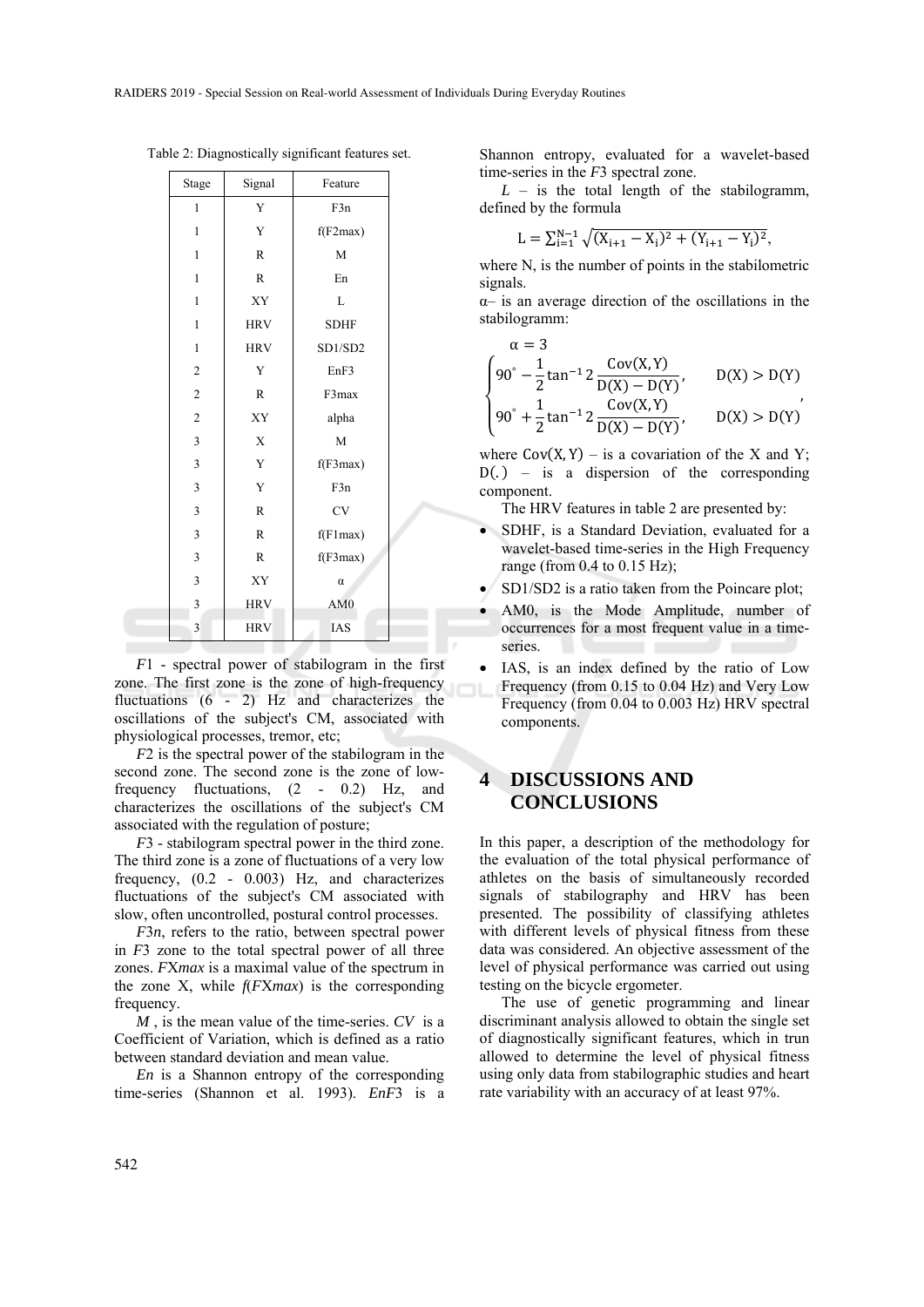Towards Simplifying Assessment of Athletes Physical Fitness: Evaluation of the Total Physical Performance by Means of Machine Learning

HNO

Among the strengths of proposed approach are the following: instead of a heavy and expensive load (bicycle ergometer) and rather complex equipment (gas analysis), an alternative method has been proposed, which is non-intrusive and requires less effort. This opens a possibility for creating a simple, efficient and cheap methodology.

However, at the moment the approach is not without the weaknesses: in the present work a set of diagnostically significant features was obtained, which consists of 19 parameters registered in 3 functional states (background-"target"-aftereffect). This makes it necessary to conduct a study lasting 15 minutes and requires video-feedback equipment. In addition it takes features of two signals.

It is advisable to further analyze the data in order to search for set of diagnostically significant features that would contain a smaller number of parameters, and at the same time - a smaller number of different stages. This can be done by changing the selection criterion, to value less features in sets. This can results in application of proposed approach during typical behaviors in real-world environments, instead of controlled laboratory conditions.

Among other perspective tasks that our scientific team is determined to solve are: search for way to reduce signal record time, analyzing the contribution of separate features to the decision made by the classifier, and conduction of additional studies to confirm the results.

**ACKNOWLEDGEMENTS** 

The work was supported by Act 211 Government of the Russian Federation, contract № 02.A03.21.0006.

## **REFERENCES**

- Aubert, A.E., Seps, B., and Beckers, F., 2012. Heart Rate Variability in Athletes. *Sports Medicine*, 33 (12), 889– 919.
- Cacoullos, T., 2014. *Discriminant analysis and applications*. Academic Press.
- Cardinali, D.P., 2017. *Autonomic Nervous System: Basic and Clinical Aspects*. Springer.
- Dolganov, A. and Kublanov, V., 2018. Towards a Decision Support System for Disorders of the Cardiovascular System - Diagnosing and Evaluation of the Treatment Efficiency. *In*: *Proceedings of the 11th International Joint Conference on Biomedical Engineering Systems and Technologies - Volume 5: AI4Health (BIOSTEC 2018)*. Presented at the

International Workshop on Artificial Intelligence for Health, 727–733.

- Dolganov, A.Y., Kublanov, V.S., Yamaliev, D.R., and Goncharova, E.A., 2017. Classification of the physical training level by heart rate variability and stabilography data. *In*: *2017 Siberian Symposium on Data Science and Engineering (SSDSE)*. Novosibirsk Akademgorodok, Russia: IEEE, 49–54.
- Egorova, D.D., Kazakov, Y.E., and Kublanov, V.S., 2014. Principal Components Method for Heart Rate Variability Analysis. *Biomedical Engineering*, 48 (1), 37–41.
- Kublanov, V., Dolganov, A., and Gamboa, H., 2017. Genetic programming application for features selection in task of arterial hypertension classification. *In*: *Proceedings*. Presented at the 2017 International Multi-Conference on Engineering, Computer and Information Sciences (SIBIRCON), Novosibirsk Akademgorodok, Russia: IEEE, 561–565.
- Kublanov, V., Dolganov, A., and Kazakov, Y., 2017. Diagnostics of the Arterial Hypertension by Means of the Discriminant Analysis Analysis of the Heart Rate Variability Signals Features Combinations. *Proceedings of the 10th International Joint Conference on Biomedical Engineering Systems and Technologies, Vol 4: Biosignals*, 291–298.
- López-Martínez, F., Schwarcz, A., Núñez-Valdez, E.R., and García-Díaz, V., 2018. Machine Learning Classification Analysis for a Hypertensive Population as a Function of Several Risk Factors. *Expert Systems with Applications*.
- Malik, M., 1996. Heart rate variability: Standards of measurement, physiological interpretation, and clinical use. *Circulation*, 93 (5), 1043–1065.
- McArdle, W.D., Katch, F.I., and Katch, V.L., 2010. *Exercise physiology: nutrition, energy, and human performance*. Lippincott Williams & Wilkins.
- Noreen, E.E., Yamamoto, K., and Clair, K., 2010. The reliability of a simulated uphill time trial using the Velotron electronic bicycle ergometer. *European journal of applied physiology*, 110 (3), 499–506.
- Pedregosa, F., Varoquaux, G., Gramfort, A., Michel, V., Thirion, B., Grisel, O., Blondel, M., Prettenhofer, P., Weiss, R., Dubourg, V., Vanderplas, J., Passos, A., Cournapeau, D., Brucher, M., Perrot, M., and Duchesnay, É., 2011. Scikit-learn: Machine Learning in Python. *Journal of Machine Learning Research*, 12, 2825−2830.
- Pombo, N., Garcia, N., Bousson, K., and Felizardo, V., 2015. Machine learning approaches to automated medical decision support systems. *In*: *Handbook of research on artificial intelligence techniques and algorithms*. IGI Global, 183–203.
- Shannon, C.E., Wyner, A.D., and Sloane, N.J., 1993. *Claude E. Shannon: Collected Papers*. John Wiley & Sons.
- Sivanantham, A. and Shenbaga Devi, S., 2014. Cardiac arrhythmia detection using linear and non-linear features of HRV signal. *In*: *2014 International*